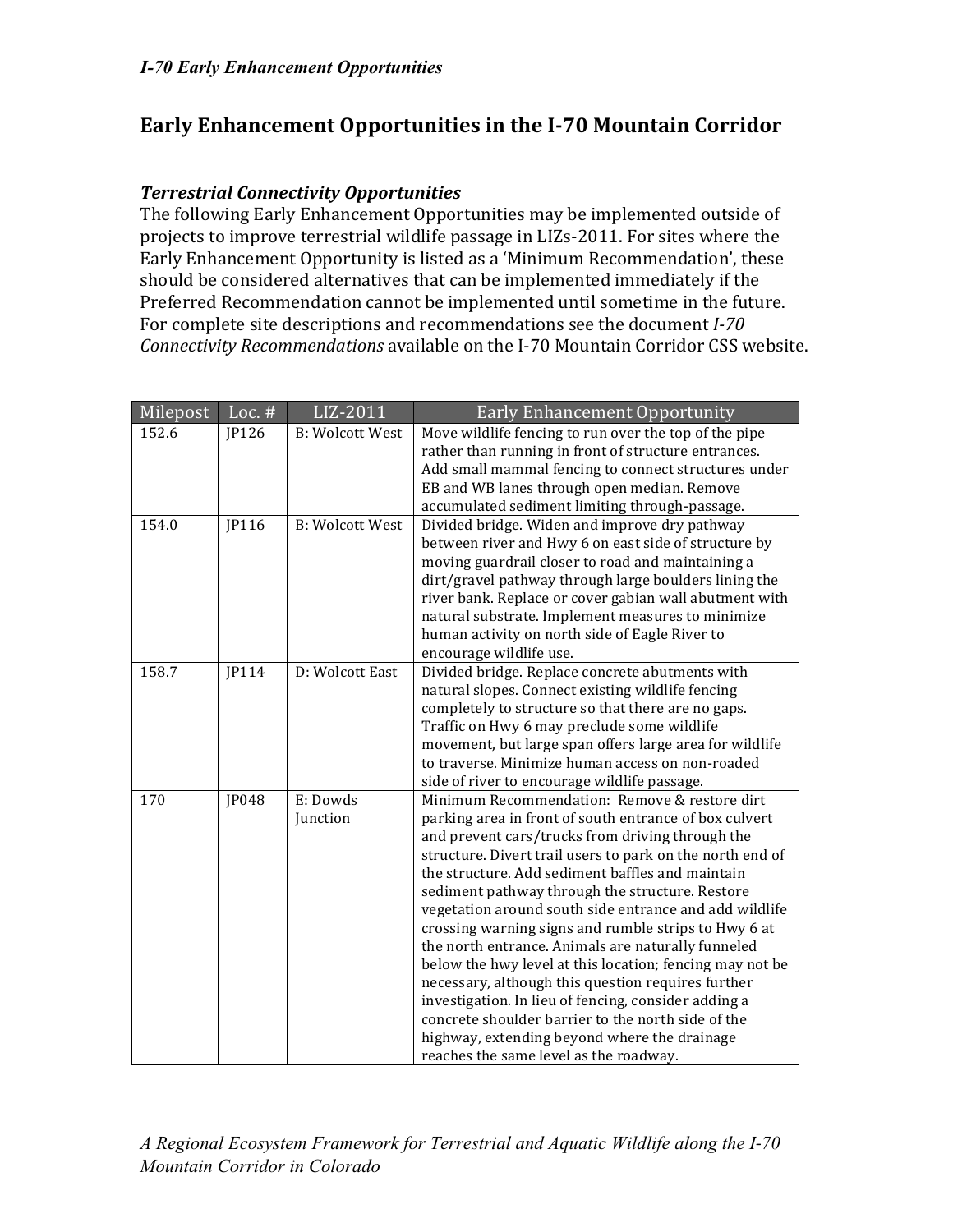# *I-70 Early Enhancement Opportunities*

| Milepost | Loc. $#$ | LIZ-2011             | <b>Early Enhancement Opportunity</b>                                                                         |
|----------|----------|----------------------|--------------------------------------------------------------------------------------------------------------|
| 171.1    | JP047    | E: Dowds             | Construct dry, flat pathways (>3' wide) through the                                                          |
|          |          | Junction             | riprap slopes on both sides of the river and connecting                                                      |
|          |          |                      | to the adjacent habitat. Restore natural stream banks                                                        |
|          |          |                      | through the structure and leading under the adjacent<br>bridge to north.                                     |
| 171.3    | JP046    | E: Dowds             | Minimum Recommendation: Construct dry, flat                                                                  |
|          |          | Junction             | pathways ( $\geq$ 3' wide) through the riprap abutments on                                                   |
|          |          |                      | both sides of the river connecting to adjacent habitat.                                                      |
| 177.4    | JP149    | F: Vail (East)       | Open up bridge and naturalize side slopes; add dirt or                                                       |
|          |          |                      | vegetated pathway. Sign at-grade crossing over parallel                                                      |
|          |          |                      | frontage road (stop signs at intersection keep traffic                                                       |
|          |          |                      | speeds low at this location)                                                                                 |
| 182      | JP063    | G: Gore Creek        | Concentrate human activity immediately around paved                                                          |
|          |          |                      | access road at west end of bridge and implement                                                              |
|          |          |                      | measures to minimize human activity beneath the rest                                                         |
|          |          |                      | of the structure. Restore dirt lot/road with native                                                          |
|          |          |                      | vegetation cover. Requires coordination with local<br>community and user groups to implement effective       |
|          |          |                      | control measures and to educate the public on the                                                            |
|          |          |                      | importance of segregated wildlife/human uses at this                                                         |
|          |          |                      | location.                                                                                                    |
| 183.0    | JP061    | H: West Vail         | Remove culvert and restore stream channel through                                                            |
|          |          | Pass                 | bridge structure. Complement structure with guide                                                            |
|          |          |                      | fencing to direct animals toward structure and                                                               |
|          |          |                      | discourage at-grade crossings. If the roadway footprint                                                      |
|          |          |                      | increases with future highway reconstruction, the span                                                       |
|          |          |                      | and height of the bridge should also be increased to                                                         |
|          |          |                      | compensate for the additional length that animals must                                                       |
|          |          |                      | travel under the bridge.                                                                                     |
| 184.0    | JP096    | H: West Vail<br>Pass | Structure is highly functional for target species.                                                           |
|          |          |                      | Maintain connectivity at site. Complement structure<br>with guide fencing to direct animals toward structure |
|          |          |                      | and discourage at-grade crossings.                                                                           |
| 184.5    | JP060    | H: West Vail         | Structure is highly functional for target species.                                                           |
|          |          | Pass                 | Maintain connectivity at site. Complement structure                                                          |
|          |          |                      | with guide fencing to direct animals toward structure                                                        |
|          |          |                      | and discourage at-grade crossings.                                                                           |
| 185.0    | JP059    | H: West Vail         | Structure is highly functional for target species.                                                           |
|          |          | Pass                 | Maintain connectivity at site. Complement structure                                                          |
|          |          |                      | with guide fencing to direct animals toward structure                                                        |
|          |          |                      | and discourage at-grade crossings.                                                                           |
| 185.5    | JP058    | H: West Vail         | Structure is highly functional for target species.                                                           |
|          |          | Pass                 | Maintain connectivity at site. Complement structure                                                          |
|          |          |                      | with guide fencing to direct animals toward structure<br>and discourage at-grade crossings.                  |
| 218.5    | JP079    | M: Bakerville        | Improve wildlife passage at existing bridge structure                                                        |
|          |          |                      | by opening up a natural substrate pathway adjacent to                                                        |
|          |          |                      | the roadway to encourage nighttime use of the                                                                |
|          |          |                      | structure. Add signage to inform drivers of potential                                                        |
|          |          |                      | wildlife activity (interchange traffic is slow moving and                                                    |
|          |          |                      | required to stop around this structure).                                                                     |

*A Regional Ecosystem Framework for Terrestrial and Aquatic Wildlife along the I!70 Mountain Corridor in Colorado*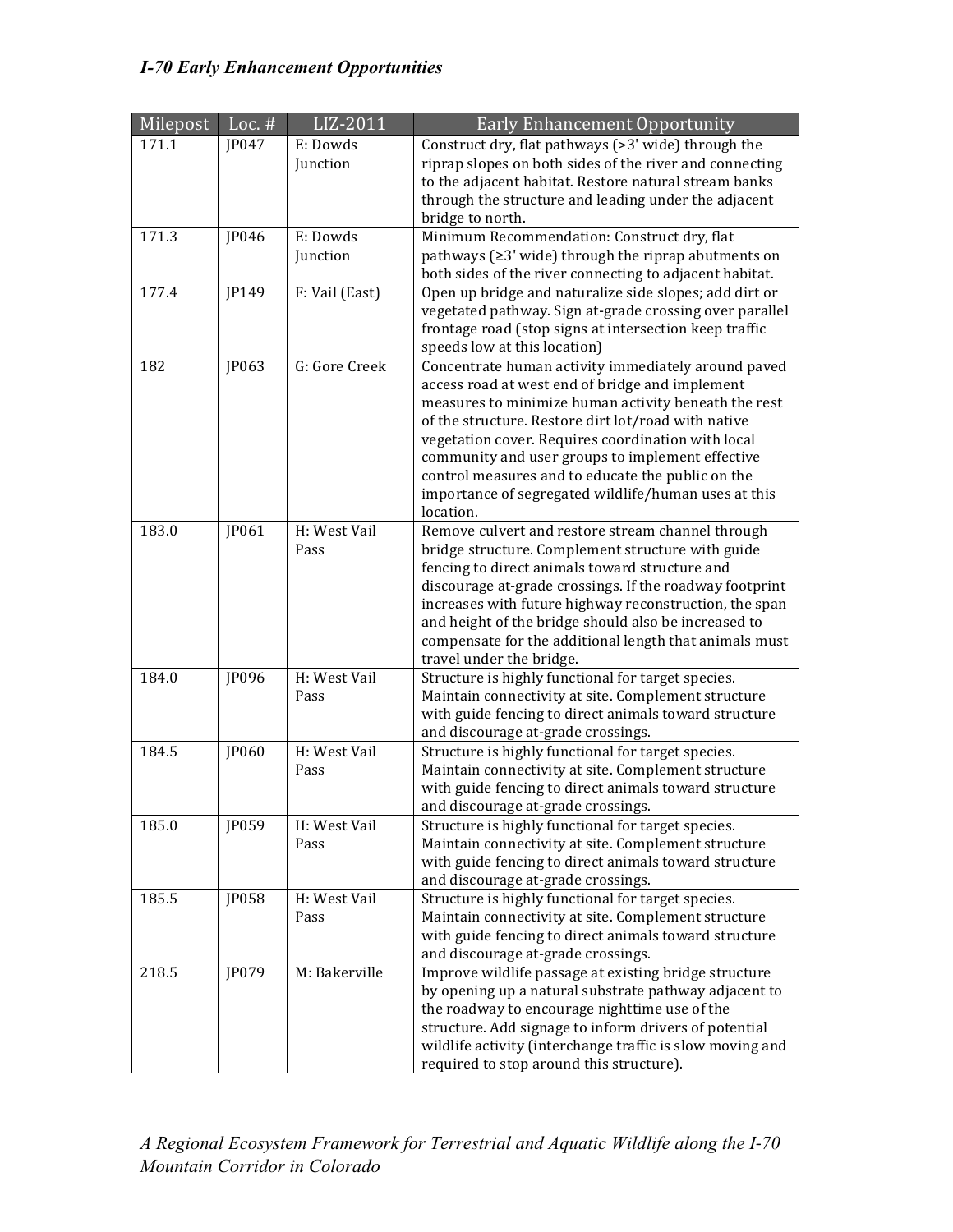| Milepost | Loc. $#$ | $\overline{LIZ-2011}$ | <b>Early Enhancement Opportunity</b>                                                                                                                                                                                                                                                                                                                                                                                                                                                                                                                                                                                                                                                                                                                                                                                                            |
|----------|----------|-----------------------|-------------------------------------------------------------------------------------------------------------------------------------------------------------------------------------------------------------------------------------------------------------------------------------------------------------------------------------------------------------------------------------------------------------------------------------------------------------------------------------------------------------------------------------------------------------------------------------------------------------------------------------------------------------------------------------------------------------------------------------------------------------------------------------------------------------------------------------------------|
| 225.0    | JP075    | M: Bakerville         | Open up and naturalize side slopes and road shoulders<br>to encourage nighttime wildlife use.                                                                                                                                                                                                                                                                                                                                                                                                                                                                                                                                                                                                                                                                                                                                                   |
| 223.5    | JP102    | M: Bakerville         | Convert one lane of the bridge to vegetative<br>grass/shrub cover. Investigate adding an at-grade<br>wildlife crosswalk over Highway 6 at this location or<br>other mechanisms to slow traffic and make drivers<br>aware of potential wildlife crossing. Install guide<br>fencing to direct animals away from the highway and<br>towards the structure.                                                                                                                                                                                                                                                                                                                                                                                                                                                                                         |
| 249.0    | JP041    | P: Beaver Brook       | Minimum recommendation: open up riprap side slopes<br>of bridge structure and restore vegetative cover along<br>edges of road. Ultimately, replace structure with a<br>more expansive bridge also spanning Soda Creek and<br>restore riparian zone through structure (JP041). Add<br>wildlife fencing (and amphibian walls) to guide animals<br>to structure.                                                                                                                                                                                                                                                                                                                                                                                                                                                                                   |
| 253.4    | JP097    | Q: Mt Vernon<br>Creek | Minimum recommendation: Set back park fencing and<br>add gates leading to box culvert so that they can be<br>closed when moving the bison herd from one side of<br>the highway to the other and left open for wildlife<br>passage the rest of the time. Discourage cars parking<br>above culvert on south side of interstate for bison<br>viewing - direct all tourist traffic to north side viewing<br>area, away from culvert. Note: adjusting the bison<br>enclosure will allow wildlife access to the culvert,<br>however this culvert is not considered large enough for<br>elk passage. It is possible, though uncertain, that the<br>resident herd could become adapted to it, particularly<br>given the high traffic levels on I-70.<br>Coordinate with Denver Parks on fence design and<br>maintain viewing area on NE side (off exit) |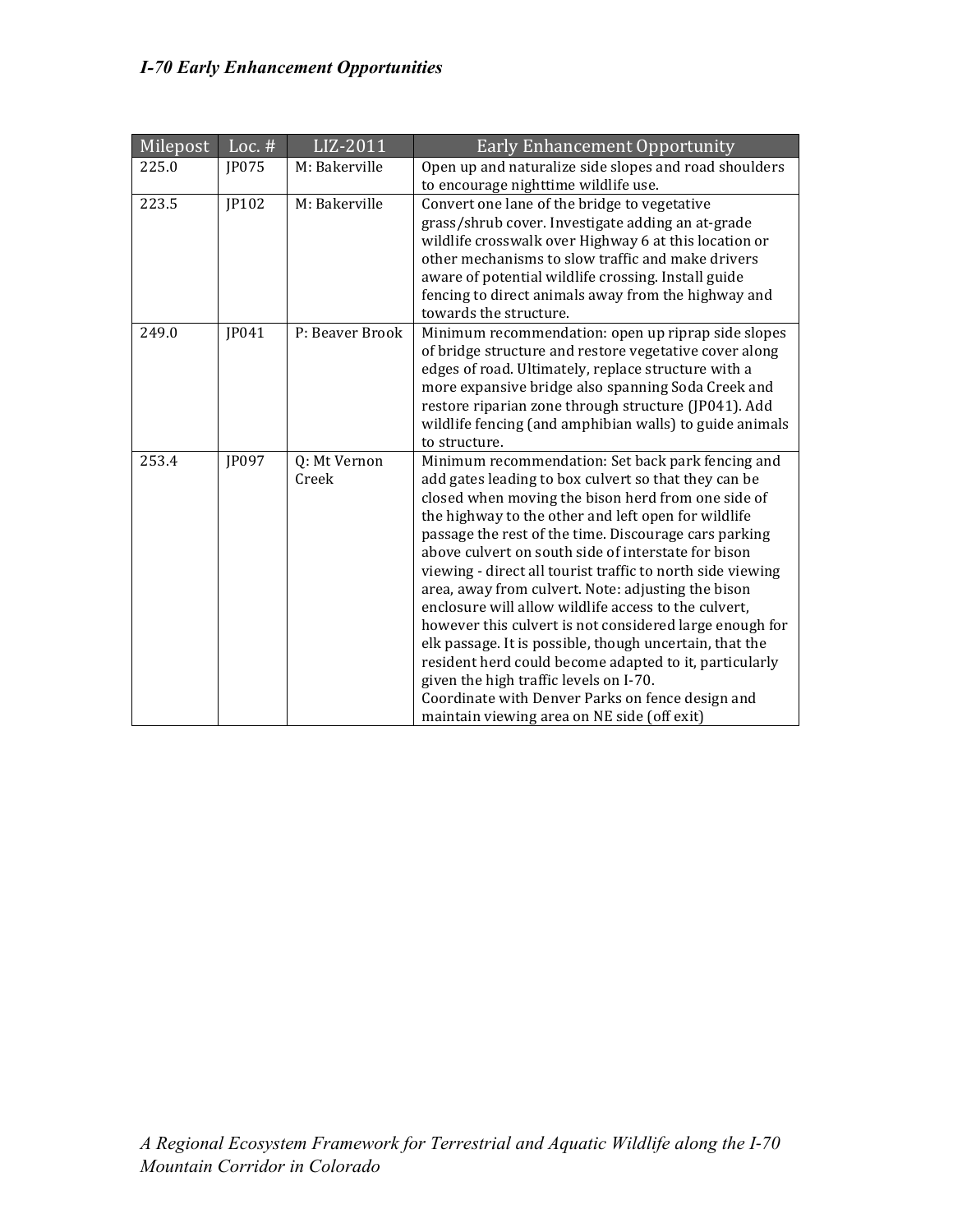### *I-70 Early Enhancement Opportunities*

### *Aquatic Connectivity)Opportunities*

The following Early Enhancement Opportunities may be implemented outside of projects to improve fish passage at targeted road-stream crossings. For sites where the Early Enhancement Opportunity is listed as a 'Minimum Recommendation', these should be considered alternatives that can be implemented immediately if the Preferred Recommendation cannot be implemented until sometime in the future. For complete site descriptions and recommendations see the document *I-70 Connectivity Recommendations* available on the I-70 Mountain Corridor CSS website.

| Stream<br>Name                                        | Milepost   | Loc.<br># | <b>Early Enhancement Opportunity</b>                                                                                                                                                                                                                                                                                                                                                                                                                                                                                                                |
|-------------------------------------------------------|------------|-----------|-----------------------------------------------------------------------------------------------------------------------------------------------------------------------------------------------------------------------------------------------------------------------------------------------------------------------------------------------------------------------------------------------------------------------------------------------------------------------------------------------------------------------------------------------------|
| Buck Creek*                                           | 164.3      | JP138     | Build up grade coming into inlet so that water flow<br>doesn't have to 'jump' into culvert. Add substrate inside<br>culvert and secure by constructing baffles or weir plates<br>inside the culvert.                                                                                                                                                                                                                                                                                                                                                |
| Unknown<br>Tributary to<br>Gore Creek                 | 172.9      | JP139     | Replace culvert with an oversized box, arch or pipe so<br>that the outlet invert is at the elevation of Gore Creek at<br>low flow. Reroute wildlife fencing so that it does not<br>block culvert inlet.                                                                                                                                                                                                                                                                                                                                             |
| Buffehr Creek*                                        | 174.0      | JP095     | Improve transition into culvert by creating a step-pool<br>system through culvert, including a low-flow channel.<br>Consider downstream improvements such as rock weirs.                                                                                                                                                                                                                                                                                                                                                                            |
| Red Sandstone<br>Creek                                | 175.0      | JP094     | Add rocky step-pool system through culvert and at inlet<br>to control high water velocities and provide resting areas<br>inside the culvert. Include a low-flow channel in the<br>retrofit design. Ultimately, install a new, larger culvert<br>(e.g., oversized open bottomed pipe) more consistent<br>with the natural stream channel slope and alignment.<br>Restore natural stream channel and maintain natural<br>substrate through the new culvert.                                                                                           |
| Bighorn Creek*                                        | 180.6      | JP090     | Remove barrier at inlet and allow substrate to fill the<br>bottom of the culvert and restore natural grade into inlet.<br>Ultimately, replace culvert with large 3-sided box, arch,<br>open-bottomed pipe or embedded pipe culvert. Maintain<br>a grade through the culvert that is consistent with<br>upstream and downstream conditions. Construct features<br>to mimic channel conditions through the culvert and<br>improve fish passage. Coordinate with local municipality<br>to ensure continued connectivity through downstream<br>culvert. |
| Unknown<br>Tributary to<br><b>Black Gore</b><br>Creek | 183.0      | JP135     | Remove culvert and restore stream channel under bridge<br>structure at same location (JP061)                                                                                                                                                                                                                                                                                                                                                                                                                                                        |
| Unknown<br>Tributary to<br><b>Black Gore</b><br>Creek | 183.3      | JP134     | Install shallow weir plates through culvert to reduce<br>water velocities and add roughness. Ultimately, install a<br>new, larger culvert (e.g., oversized open bottomed pipe)<br>to encompass the channel's bankfull width. Construct<br>features that mimic channel conditions through the<br>culvert and improve fish passage.                                                                                                                                                                                                                   |
| Unknown<br><b>Tributary West</b><br>Tenmile Creek*    | 191.2 (EB) | JP030     | Repair crushed flared end section at inlet. Install weir<br>plates and add gravel substrate inside culvert; construct<br>step/pool features at outlet.                                                                                                                                                                                                                                                                                                                                                                                              |

*A Regional Ecosystem Framework for Terrestrial and Aquatic Wildlife along the I!70 Mountain Corridor in Colorado*